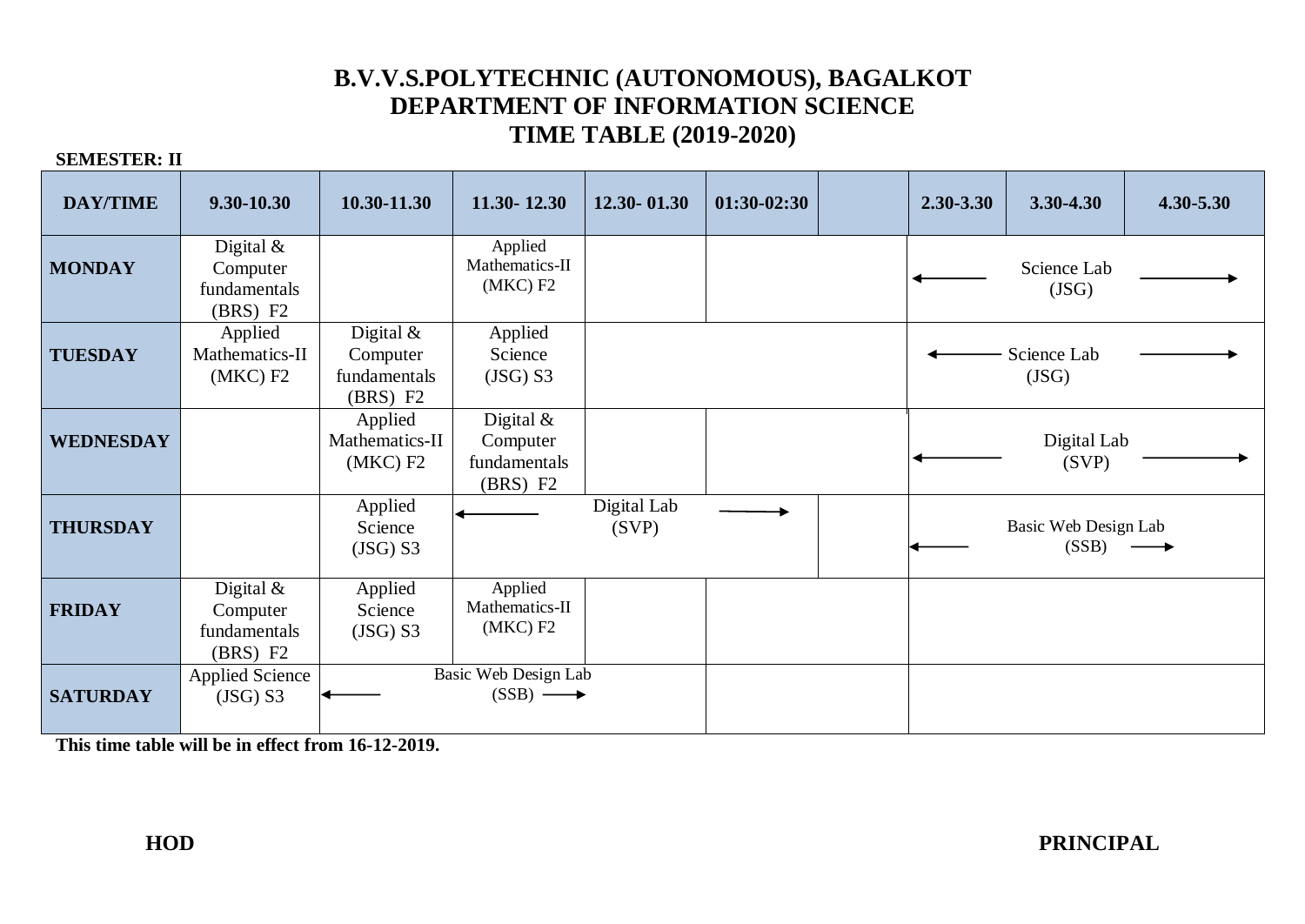## **B.V.V.S.POLYTECHNIC(AUTONOMOUS),BAGALKOT DEPARTMENT OF INFORMATION SCIENCE TIME TABLE (2019-2020)**

### **SEMESTER: VI**

| <b>DAY/TIME</b>  | 9.30-10.30                      | 10.30-11.30                     | $11.30 - 12.30$                            | 12.30 - 01.30                              | $01.30 - 02.30$ | 2.30-3.30                        | 3.30-4.30 | 4.30-5.30                        |  |  |
|------------------|---------------------------------|---------------------------------|--------------------------------------------|--------------------------------------------|-----------------|----------------------------------|-----------|----------------------------------|--|--|
| <b>MONDAY</b>    | <b>IoT</b><br>(RTA) F3          |                                 | R Programming Lab —                        |                                            |                 | Software Testing Lab<br>(ACR)    |           |                                  |  |  |
| <b>TUESDAY</b>   |                                 | Software<br>Testing<br>(ACR) F4 | Big Data &<br>Analytics<br>(PTB) F3        | Project<br>Work-II                         |                 | R Programming Lab<br>(PRG)       |           |                                  |  |  |
| <b>WEDNESDAY</b> |                                 | IoT<br>(RTA) F4                 | Big Data &<br>Analytics<br>(PTB) F3        | Project<br>Work –II<br>(All Staffs)        |                 | <b>Inplant Training</b><br>(RBM) |           |                                  |  |  |
| <b>THURSDAY</b>  |                                 | Software<br>Testing<br>(ACR) F4 | IoT<br>(RTA) F4                            | <b>Big Data</b><br>& Analytics<br>(PTB) F3 |                 |                                  |           | <b>Inplant Training</b><br>(RBM) |  |  |
| <b>FRIDAY</b>    | Software<br>Testing<br>(ACR) F4 | IoT<br>$(RTA)$ F3               | <b>Big Data</b><br>& Analytics<br>(PTB) F3 | Project<br>Work-II<br>(All Staffs)         |                 |                                  |           | Software Testing Lab<br>(ACR)    |  |  |
| <b>SATURDAY</b>  | Software<br>Testing<br>(ACR) F4 |                                 | Project Work-II<br>(All Staffs)            |                                            |                 |                                  |           |                                  |  |  |

**This time table will be in effect from 16-12-2019**